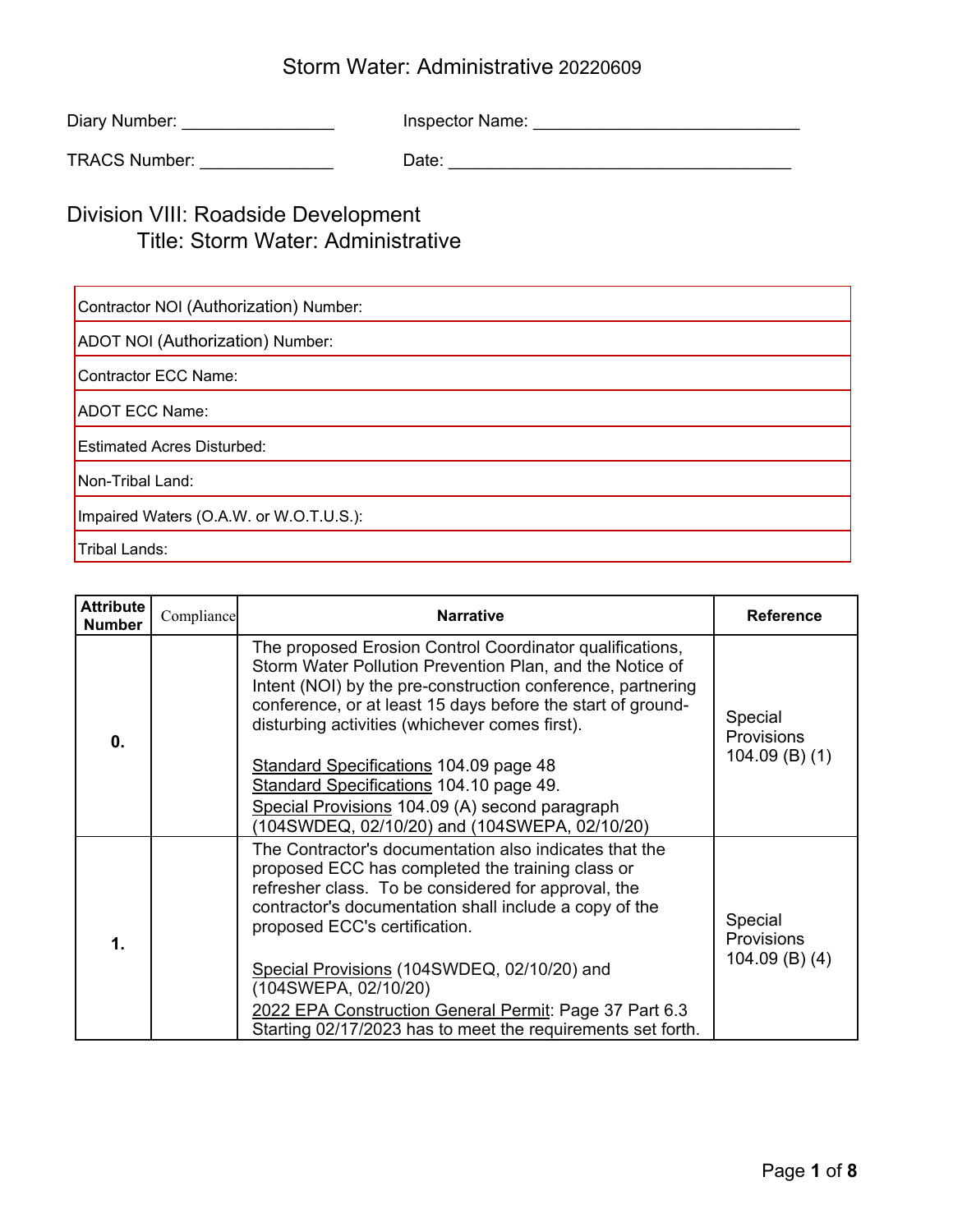| 2. | For projects within 1/4 mile of ADEQ-designated "Impaired"/<br>"Outstanding" Water, the ECC has one of the requirements<br>of Registration in the State of Arizona or Professional<br>Landscape Architect (PLA) or Professional Engineer (PE);<br>or Certification by the EnviroCert International, Inc.<br>Special Provisions (104SWDEQ, 02/10/20) 104.09 (B) (4) 1<br>Special Provisions (104SWDEQ, 02/10/20) 104.09 (B) (4) 2<br>Special Provisions (104SWDEQ, 02/10/20) 104.09 (B) (4) 3    | Special<br>Provisions<br>104.09 $(B)$ $(4)$               |
|----|-------------------------------------------------------------------------------------------------------------------------------------------------------------------------------------------------------------------------------------------------------------------------------------------------------------------------------------------------------------------------------------------------------------------------------------------------------------------------------------------------|-----------------------------------------------------------|
| 3. | Copy of the P.E, or P.L.A. or Certification by the EnviroCert<br>International, Inc. [Certified Professional in Erosion and<br>Sediment Control (C.P.E.S.)] are included in the SWPPP<br>Book.<br>Special Provisions (104SWDEQ, 02/10/20) 104.09 (B) (4) 1<br>Special Provisions (104SWDEQ, 02/10/20) 104.09 (B) (4) 2<br>Special Provisions (104SWDEQ, 02/10/20) 104.09 (B) (4) 3                                                                                                              | Special<br>Provisions<br>104.09 $(B)$ $(4)$               |
| 4. | The Contractor's documentation indicates the ECC<br>experience in the implementation of SWPPPs and<br>experience demonstrate full-time responsibility for directly<br>supervising construction personnel in the installation,<br>inspection, and maintenance of pollution prevention<br>measures.<br>Special Provision (104SWDEQ, 02/10/20) and<br>(104SWEPA, 02/10/20)<br>2022 EPA Construction General Permit Page 37 Part 6.3<br>Starting 02/17/2023 has to meet the requirements set forth. | Special<br>Provisions<br>104.09 $(B)$ $(4)$<br>(a)        |
| 5. | The ECC has experience in the stabilization of disturbed<br>areas in environments similar to those on the project. With<br>details indicating the types of relevant experience and shall<br>provide the number of months of each type of experience<br>to be considered for approval.<br>Special Provision (104SWDEQ, 02/10/20) and<br>(104SWEPA, 02/10/20)<br>2022 EPA Construction General Permit Page 37 Part 6.3<br>Starting 02/17/2023 has to meet the requirements set forth.             | Special<br><b>Provisions</b><br>104.09 $(B)$ $(4)$<br>(a) |
| 6. | The Contractor used the Department's SWPPP Template<br>to prepare the DRAFT SWPPP. [The template is available<br>on the Department's Water Resources website<br>https://azdot.gov/business/environmental-planning/water-<br>resources/construction-swppp-forms]<br>Special Provisions (104SWDEQ, 02/10/20 and/or<br>104SWEPA, 02/10/20)                                                                                                                                                         | Special<br>Provisions<br>$104.09$ (B) (2)                 |
| 7. | The Control Measure Index Sheet (CMIS) is in the SWPPP<br>(to assist the contractor in preparing the SWPPP).<br>Special Provisions (104SWDEQ, 02/10/20 and/or<br>104SWEPA, 02/10/20)                                                                                                                                                                                                                                                                                                            | Special<br>Provisions<br>104.09 $(B)$ $(2)$               |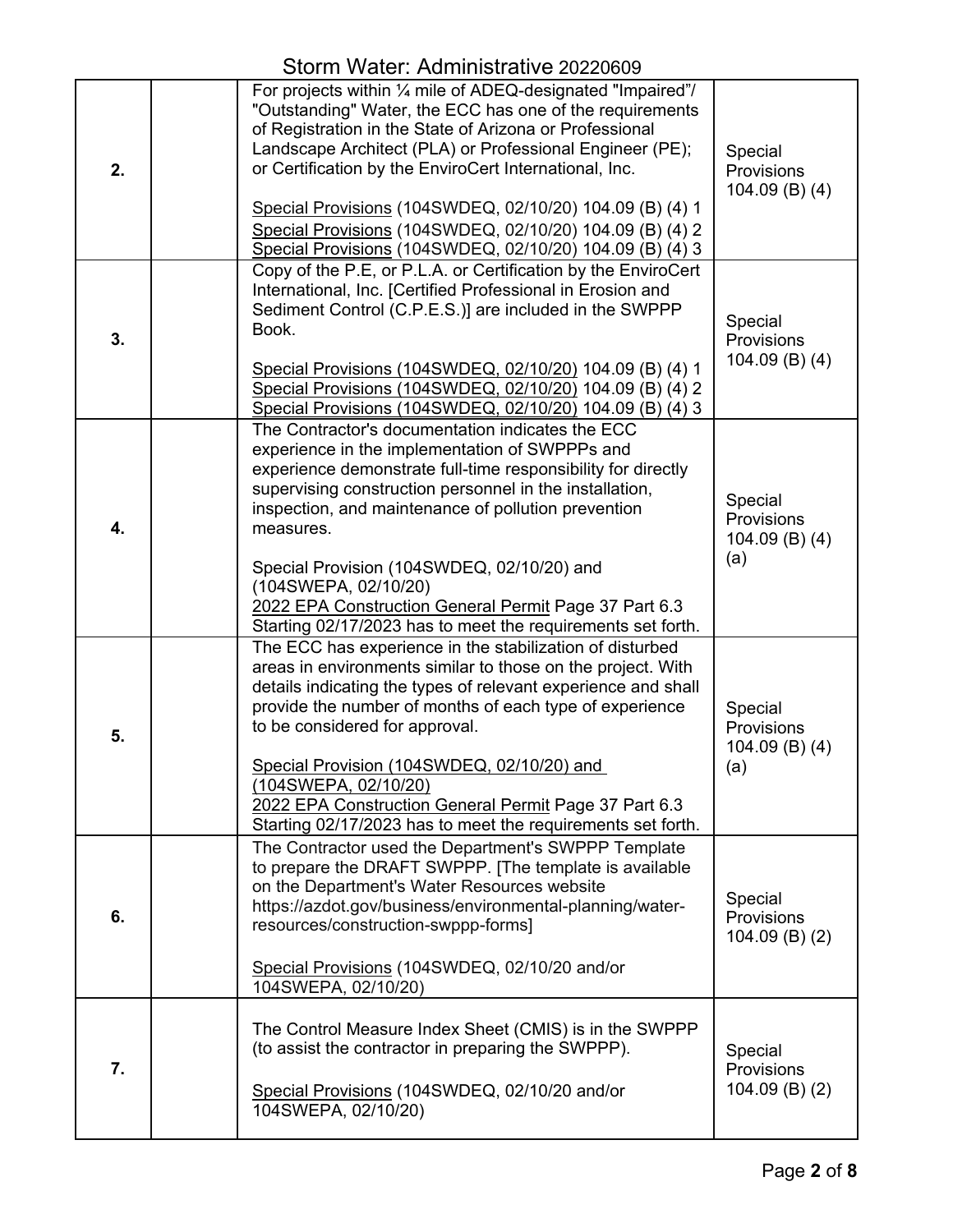| 8.  | The SWPPP has included site-specific data in the SWPPP,<br>750,000 Square Feet (SF) (17.2 acres), sequence of<br>construction for each sub-area, and installation of the<br>required temporary or permanent Control Measures<br>Special Provision (104SWDEQ, 02/10/20) and<br>(104SWEPA, 02/10/20)<br>AZ2020-001 Construction General Permit Page 33 Part 6.3<br>(3) and Page 34 Part 6.3 (4) and Page 35 Part 6.3 (5) (g)<br>2022 EPA Construction General Permit Part 7.2 Page 38<br>thru 42                                                                                        | Special<br>Provisions<br>$104.09$ (B) (2)   |
|-----|---------------------------------------------------------------------------------------------------------------------------------------------------------------------------------------------------------------------------------------------------------------------------------------------------------------------------------------------------------------------------------------------------------------------------------------------------------------------------------------------------------------------------------------------------------------------------------------|---------------------------------------------|
| 9.  | The SWPPP has including locations of the Contractor's<br>office, yard, materials stockpile, and locate of Rain<br>Gauge(s).<br>Special Provision (104SWDEQ, 02/10/20) and<br>(104SWEPA, 02/10/20)<br>AZ2020-001 Construction General Permit Page 33 Part 6.3<br>(3) and Page 34 Part 6.3 (4) and Page 35 Part 6.3 (5) (g)<br>2022 EPA Construction General Permit Part 7.2.3 Page 39<br>thru 40                                                                                                                                                                                       | Special<br>Provisions<br>$104.09$ (B) (2)   |
| 10. | The SWPPP has included site-specific data in the SWPPP,<br>erosion control placement, Locations of all potential<br>pollutant-generating activities identified in Part 6.3.7, and<br>Part 3.5 Fueling and Part 3.6, and good housekeeping<br>practices.<br>Special Provisions (104SWDEQ, 02/10/20 and/or<br>104SWEPA, 02/10/20)<br>AZ2020-001 Construction General Permit Page 20 Part 3.5<br>AZ2020-001 Construction General Permit Page 24 Part 3.7<br>AZ2020-001 Construction General Permit Page 34 Part<br>6.3.5<br>AZ2020-001 Construction General Permit Page 35 Part<br>7.2.4 | Special<br>Provisions<br>$104.09$ (B) (2)   |
| 11. | For projects within $\frac{1}{4}$ mile upstream of an impaired, not-<br>attaining or Outstanding Arizona Water is as a ADEQ-<br>designated "Impaired or "Outstanding" water, a<br>construction Sampling and Analysis Plan (SAP) to monitor<br>discharges into the affected receiving water is included.<br>Special Provision (104SWDEQ, 02/10/20)<br>AZ2020-001 Construction General Permit Part 6.4 (12) and<br>Part 7.0 and Part 7.1 page 41<br>2022 EPA Construction General Permit Page 40 Part 7.2.4                                                                             | Special<br>Provisions<br>104.09 $(B)$ $(2)$ |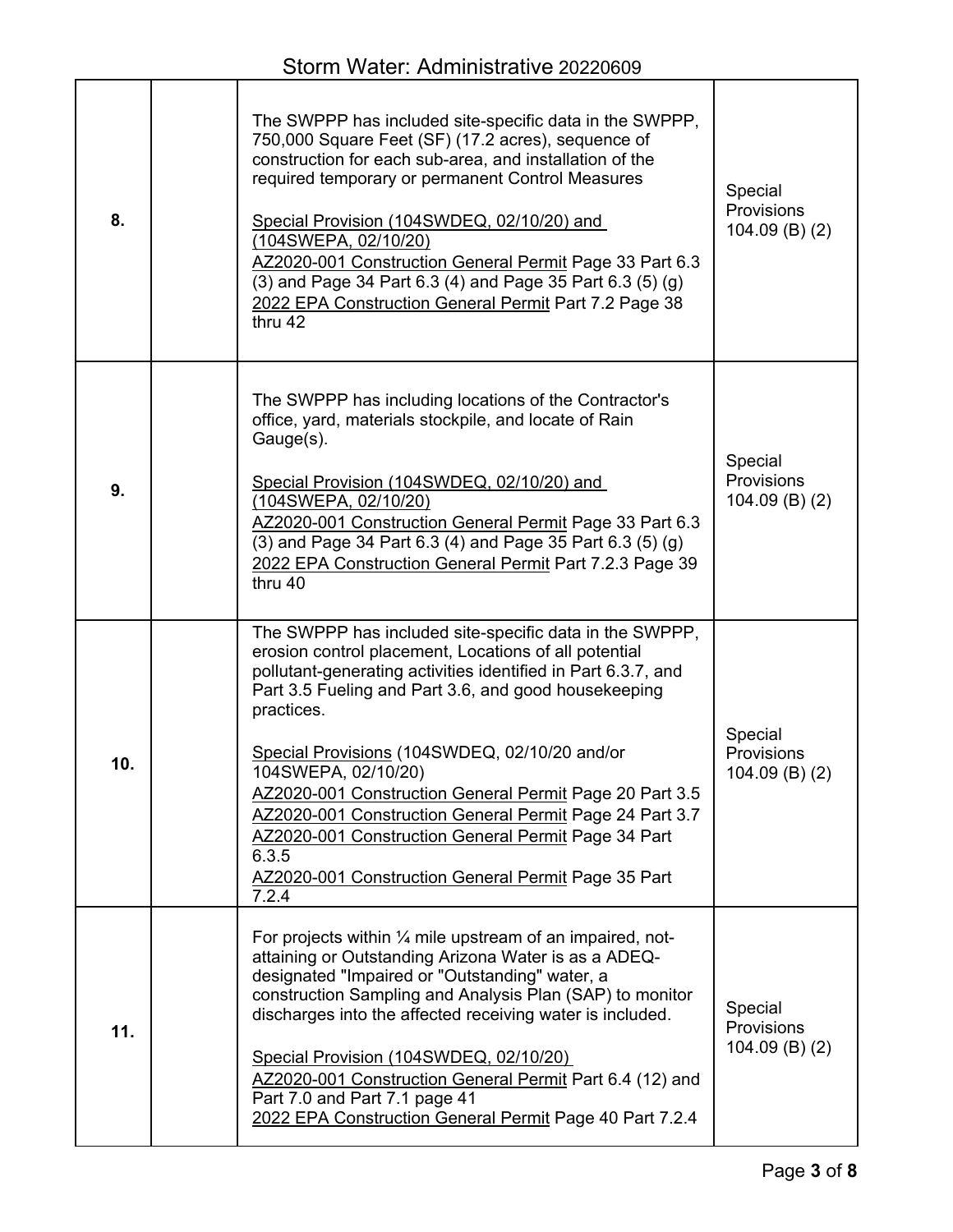| 12. | The Contractor shall prepare the SAP using the<br>Department's Monitoring SAP [Template must be part of<br>SWPPP]. [The template is available on the Department's<br><b>Water Resources</b><br>https://azdot.gov/sites/default/files/media/2020/09/Monitorin<br>g-SAP-Template-Sept2020.dotx ]<br>Special Provision (104SWDEQ, 02/10/20)<br>AZ2020-001 Construction General Permit Part 6.4 (12),<br>Part 7.0, 7.1, 7.2, 7.3 page 41<br>2022 EPA Construction General Permit Page 40 Part 7.2.4 | Special<br>Provisions<br>$104.09(B)$ (2)         |
|-----|-------------------------------------------------------------------------------------------------------------------------------------------------------------------------------------------------------------------------------------------------------------------------------------------------------------------------------------------------------------------------------------------------------------------------------------------------------------------------------------------------|--------------------------------------------------|
| 13. | The SWPPP will include Environmental Permits Issues and<br>Commitments (EPIC), which can be found in the project<br>plans or Special Provisions, which will identify whether<br>Endangered Species and Historic Properties are present<br>within the project limits.<br>Special Provision (104SWEPA, 02/10/20 or 104ENVIR,<br>06/17/21<br>Standard Specifications 104.12 (G) Environmental Analysis<br>Page 54<br>2022 EPA Construction General Permit Page 45 Part 7.2.9                       | Special<br>Provisions<br>$104.09(B)$ (2)         |
| 14. | The SWPPP will incorporate by reference the full text of the<br>current NPDES and/or AZPDES Construction General<br>Permit, as applicable. A web address for the permit is<br>acceptable in lieu of hard copy.<br><b>ADOT SWPPP Template</b>                                                                                                                                                                                                                                                    | Special<br>Provisions<br>$104.09$ (B) (2)        |
| 15. | As appropriate, the SWPPP will incorporate by reference<br>additional Storm Water references for B.L.M. and Forest<br>Service lands or other land-managing agency as<br>applicable. A web address for the reference is acceptable<br>in lieu of hard copy.<br>AZ2020-001 Construction General Permit Page 37 Part 6.4<br><b>ADOT SWPPP Template</b><br><b>National Pollutant Discharge Elimination System General</b><br>Permit (as modified) Part 7.2 Page 32                                  | Construction<br><b>General Permit</b>            |
| 16. | As appropriate, the SWPPP will incorporate by reference<br>ADOT Storm Water Program documents, such as the<br>Erosion Control Manual, Post Construction BMP Manual, or<br>Statewide Storm Water Management Plan as applicable. A<br>web address for the reference is acceptable in lieu of hard<br>copy.<br><b>ADOT SWPPP Template</b>                                                                                                                                                          | Special<br><b>Provisions</b><br>$104.09$ (B) (2) |
| 17. | The SWPPP will include, Special Provisions and Standard<br>Specifications for Road and Bridge Construction<br>requirements relating to storm water, BMP's and seeding.<br><b>ADOT SWPPP Template</b>                                                                                                                                                                                                                                                                                            | Special<br>Provisions<br>$104.09$ (B) (2)        |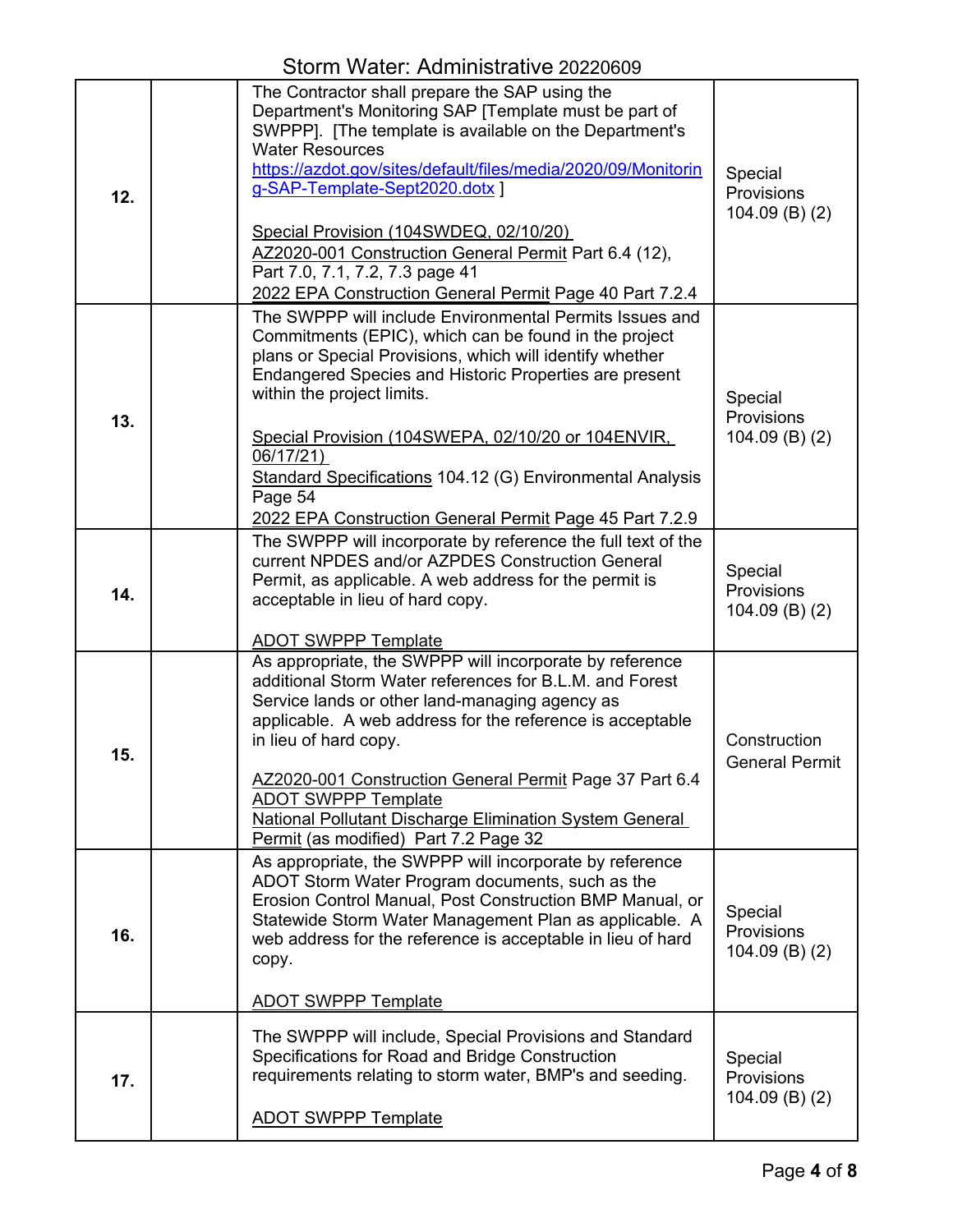|     | 91111 VVQLVI. 7 IQITIII 11961 QGVO ZUZZVVVJ                                                                                                                                                                                                                                                                                                                                                                                                                                                                           |                                                  |
|-----|-----------------------------------------------------------------------------------------------------------------------------------------------------------------------------------------------------------------------------------------------------------------------------------------------------------------------------------------------------------------------------------------------------------------------------------------------------------------------------------------------------------------------|--------------------------------------------------|
| 18. | The SWPPP included USGS quadrangle map or portion of<br>a city or county map, or any map with enough detail to<br>identify: The location of the construction site and 1-mile<br>radius; and any waters of the U.S. including tributaries<br>within a 1-mile radius of the site (maps completed to scale).<br>AZ2020-001 Construction General Permit Page 34 Part<br>6.3.5<br>2022 EPA Construction General Permit Page 40 Part 7.2.4                                                                                  | Construction<br><b>General Permit</b>            |
| 19. | The site map shall identify boundaries of environmentally<br>sensitive or historic areas, buffer zones to be preserved,<br>and the general sequence of construction, or a schedule of<br>BMP implementation. It may include the location of trees.<br>Special Provision (104SWEPA, 02/10/20)                                                                                                                                                                                                                          | Special<br><b>Provisions</b><br>$104.09$ (B) (2) |
|     | 2022 EPA Construction General Permit Page 40 Part 7.2.4                                                                                                                                                                                                                                                                                                                                                                                                                                                               |                                                  |
| 20. | The SWPPP/site-specific project map therein contains all<br>required information on applicable construction support<br>activities, including dedicated asphalt and concrete plants,<br>storage and stockpile/laydown areas.<br>AZG2020-001 Construction General Permit Page 34 Part<br>6.3.4<br>AZG2020-001 Construction General Permit Page 34 Part<br>6.3.5<br>AZG2020-001 Construction General Permit Page 45<br>Appendix "A" Construction Support Activity<br>40 C.F.R. 122.26 (b) (15) and Appendix A            | 40 CFR 122.26<br>(b)(15)                         |
| 21. | The contractor submitted an environmental analysis for the<br>location of offsite asphalt plants, concrete plants, crushing<br>plants, and/or any excavation and/or storage sites, or sites<br>requiring new access, Contractor use areas, material<br>sources, and access areas. This excludes pre-existing<br>commercial plants.<br>AZG2020-001 Construction General Permit Page 34 Part<br>6.3.4 and 6.3.5<br><b>Standard Specifications Section 104.12 Page 52</b><br><b>Special Provisions</b><br>Section 104.12 | Standard<br>Specifications<br>2021 104.12        |
| 22. | The SWPPP/ the site-specific project map therein contains<br>all required information on applicable control measures to<br>be used on the project, including vehicle wash areas, track<br>out control, dust control, fuel storage and refueling<br>AZ2020-001 Construction General Permit Part 6.3.5 Page<br>34, Part 6.3.7 Page 35, and Part 6.3.8 Page 36<br>AZ2020-001 Construction General Permit Part 6.3.9 Page<br>36 and Part 6.3.10 Page 36                                                                   | Construction<br><b>General Permit</b>            |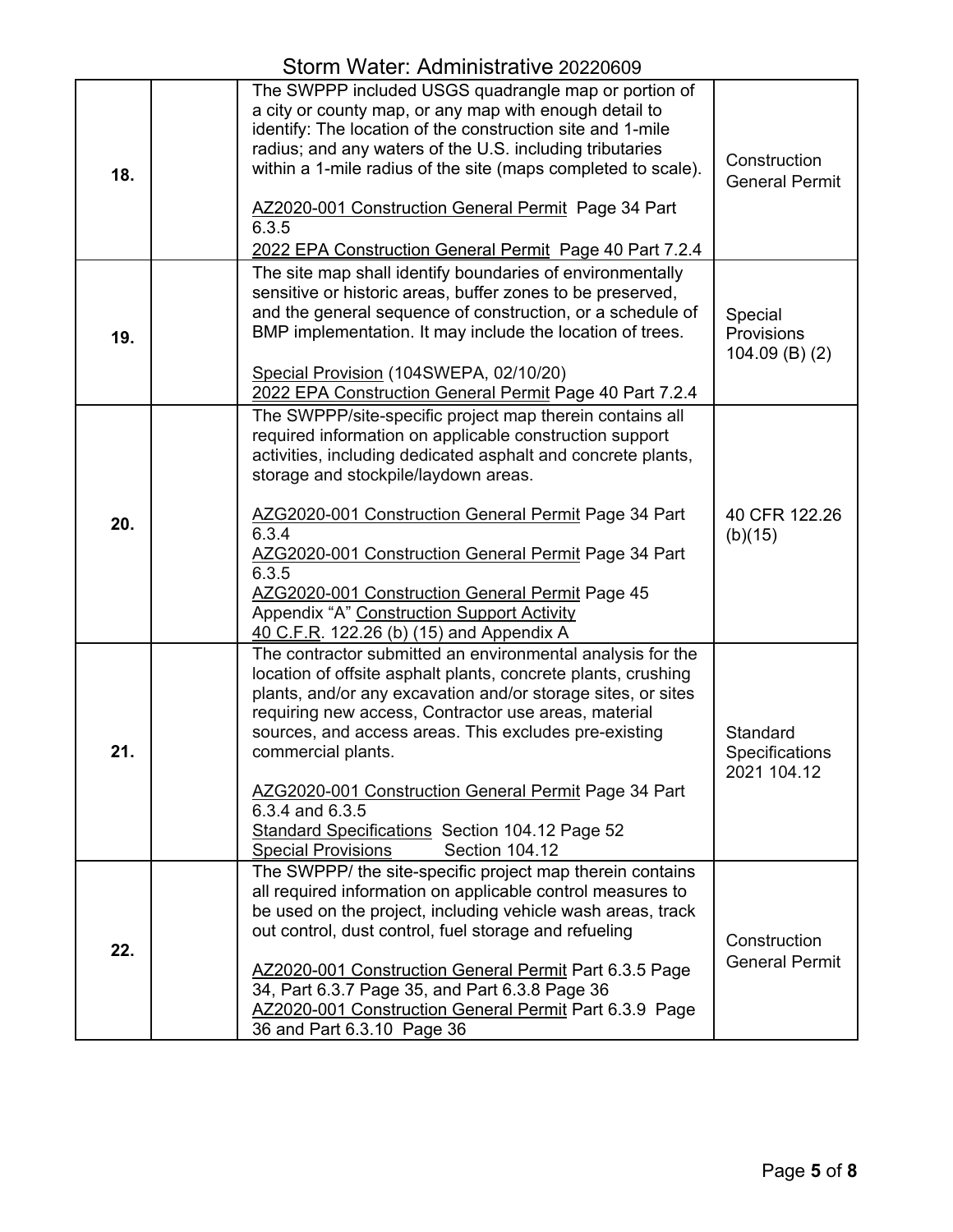Storm Water: Administrative 20220609

| 23. | The SWPPP includes materials used which may generate<br>pollutants; pollutant descriptions; storage areas and<br>monitoring locations; and methods, equipment, and<br>reporting processes for water quality.<br>AZ2020-001 Construction General Permit Part 6.3.8 Page<br>36<br><b>National Pollutant Discharge Elimination System General</b><br>Permit (as modified) Page 26 thru 32<br>2022 EPA Construction General Permit Page 40 Part 7.2.3  | Construction<br><b>General Permit</b> |
|-----|----------------------------------------------------------------------------------------------------------------------------------------------------------------------------------------------------------------------------------------------------------------------------------------------------------------------------------------------------------------------------------------------------------------------------------------------------|---------------------------------------|
| 24. | The SWPPP has a copy of the current Arizona CGP or<br>electronic copy, NOI's, authorization certificate received<br>from ADEQ; Identification of any municipality that received<br>a copy of the authorization certificate; if applicable.<br>AZ2020-001 Construction General Permit Part 6.4. Page<br>37<br><b>ADOT SWPPP Template</b><br><b>National Pollutant Discharge Elimination System General</b><br>Permit (as modified) Part 7.2 Page 32 | Construction<br><b>General Permit</b> |
| 25. | The SWPPP has Copies of CWA section 404 permit, local<br>grading permit, etc. with any state, local, or federal<br>agencies that would affect the provisions or implementation<br>of the SWPPP, if applicable.<br>AZ2020-001 Construction General Permit Part 6.4. Page<br>37<br><b>ADOT SWPPP Template</b><br><b>National Pollutant Discharge Elimination System General</b><br>Permit (as modified) Part 7.2 Page 32                             | Construction<br><b>General Permit</b> |
| 26. | The SWPPP has Descriptions and Dates report sheets for<br>releases or discharges of pollutants in storm water to a<br>regulated MS4 (see Part 3.5.5).<br>AZ2020-001 Construction General Permit Part 6.4 Page 37<br><b>ADOT SWPPP Template</b><br><b>National Pollutant Discharge Elimination System General</b><br>Permit (as modified) 7.2.6 Page 30<br>2022 EPA Construction General Permit Page 43<br>Subsection 7.2.6                         | Construction<br><b>General Permit</b> |
| 27. | The SWPPP has the Documentation form/reports for<br>repairs of structural control measures (see Part 3.2).<br>AZ2020-001 Construction General Permit Part 6.4 Page 37<br><b>ADOT SWPPP Template</b><br><b>National Pollutant Discharge Elimination System General</b><br>Permit (as modified) Part 7.2.7 Page 32<br>2022 EPA Construction General Permit Page 43 Part 7.2.7                                                                        | Construction<br><b>General Permit</b> |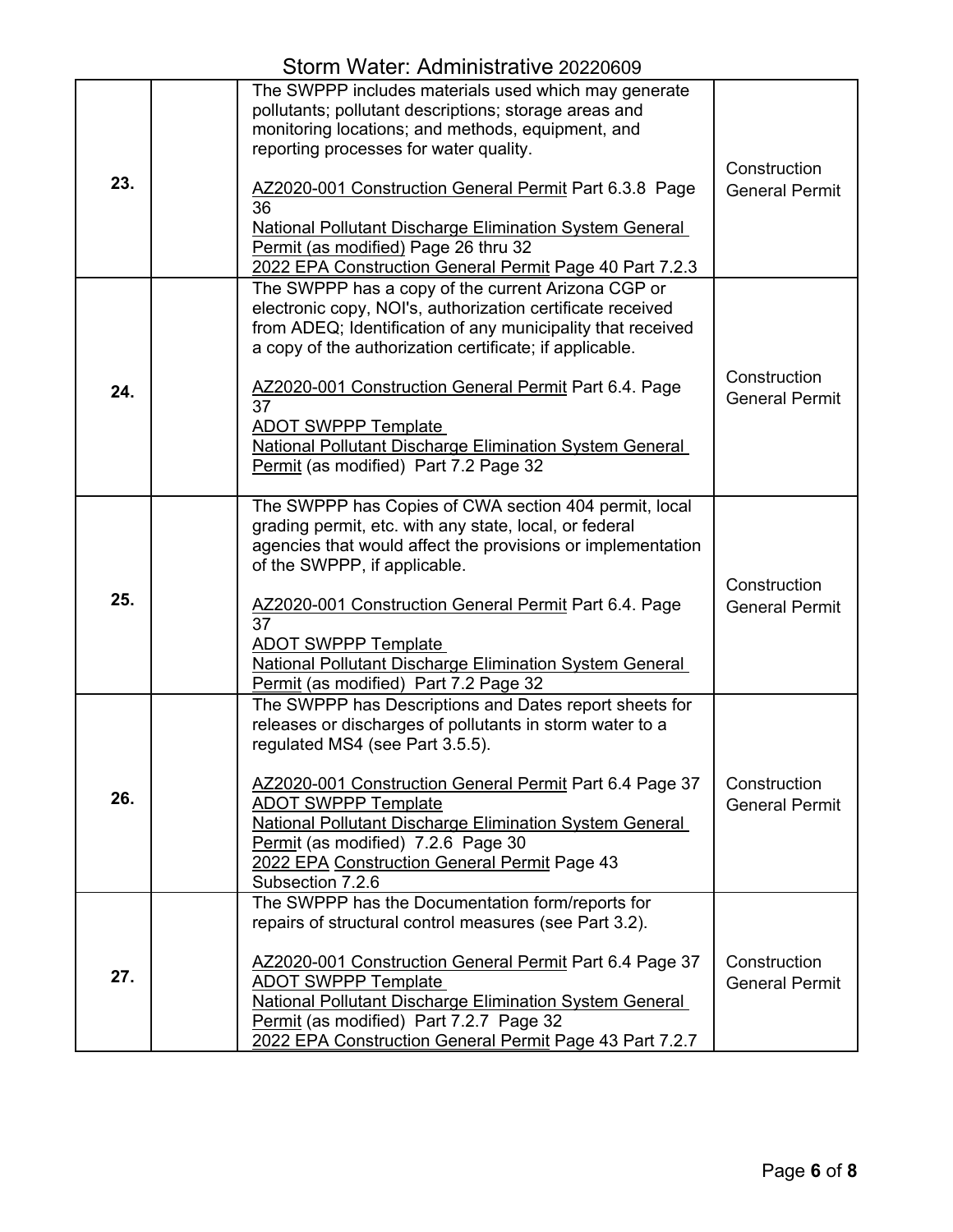|     | The SWPPP has the Inspection Template report (Part 4.4).                                                                                                                                                                                                                                                                                                                                                                                                                           |                                                  |
|-----|------------------------------------------------------------------------------------------------------------------------------------------------------------------------------------------------------------------------------------------------------------------------------------------------------------------------------------------------------------------------------------------------------------------------------------------------------------------------------------|--------------------------------------------------|
| 28. | AZ2020-001 Construction General Permit Part 6.4.8 Page                                                                                                                                                                                                                                                                                                                                                                                                                             | Construction<br><b>General Permit</b>            |
|     | 37<br><b>ADOT SWPPP Template</b>                                                                                                                                                                                                                                                                                                                                                                                                                                                   |                                                  |
| 29. | The SWPPP has A Sampling and Analysis Plan - For<br>operators required to conduct analytical monitoring (Part<br>7.2), a Sampling and Analysis Plan (SAP) shall be<br>implemented and kept with the SWPPP (as part of the<br>SWPPP or as an appendix to the SWPPP).<br>AZ2020-001 Construction General Permit Page 38 Part<br>6.4.12                                                                                                                                               | Construction<br><b>General Permit</b>            |
| 30. | Inspection reports form in the current Construction<br>General Permit is being used. [The ADOT Construction<br>Site Storm Water Inspection Report Form is available on<br>the Department's Water Resources website<br>https://azdot.gov/business/environmental-planning/water-<br>resources/construction-swppp-forms ]<br>AZ2020-001 Construction General Permit Page 37 Part 6.4<br>AZ2020-001 Construction General Permit Page 28 Part 4.4<br><b>Construction Bulletin 13-02</b> | Construction<br><b>General Permit</b>            |
| 31. | For projects on Tribal lands: the inspection reports form in<br>the current EPA Construction General Permit is being<br>used.<br>2017 EPA Construction General Permit Page 23 Part 4.7<br>Clean Water Act, 33 U.S.C. §1251 et. seq., (hereafter<br>CWA),<br>Amended by the Water Quality Act of 1987, P.L. 100-4,<br>2022 EPA Construction General Permit_Part 4.7 Part 4.7<br><b>Construction Bulletin 13-02</b>                                                                  | Construction<br><b>General Permit</b>            |
| 32. | Department review and approval of ECC qualifications<br>within "SEVEN" calendar days of receipt of ECC<br>qualification.<br>Special Provisions (104SWDEQ, 02/10/20) and<br>(104SWEPA, 02/10/20) Table 104-1                                                                                                                                                                                                                                                                        | Special<br><b>Provisions</b><br>$104.09$ (B) (1) |
| 33. | The Contractor has the NOI number and name of ECC in<br>the SWPPP book.<br>AZG2020-001 Construction General Permit Page 33 Part<br>6.3<br>2022 EPA Construction General Permit Page 33 Part 4.7                                                                                                                                                                                                                                                                                    | Construction<br><b>General Permit</b>            |
| 34. | Engineer/Contractor joint review of SWPPP within "TEN"<br>calendar days after contractor submittal of SWPPP with the<br>ECC information in the SWPPP for Approval.<br>Special Provisions (104SWDEQ, 02/10/20) and<br>(104SWEPA, 02/10/20) Table 104-1                                                                                                                                                                                                                              | Special<br>Provisions<br>$104.09$ (B) (1)        |